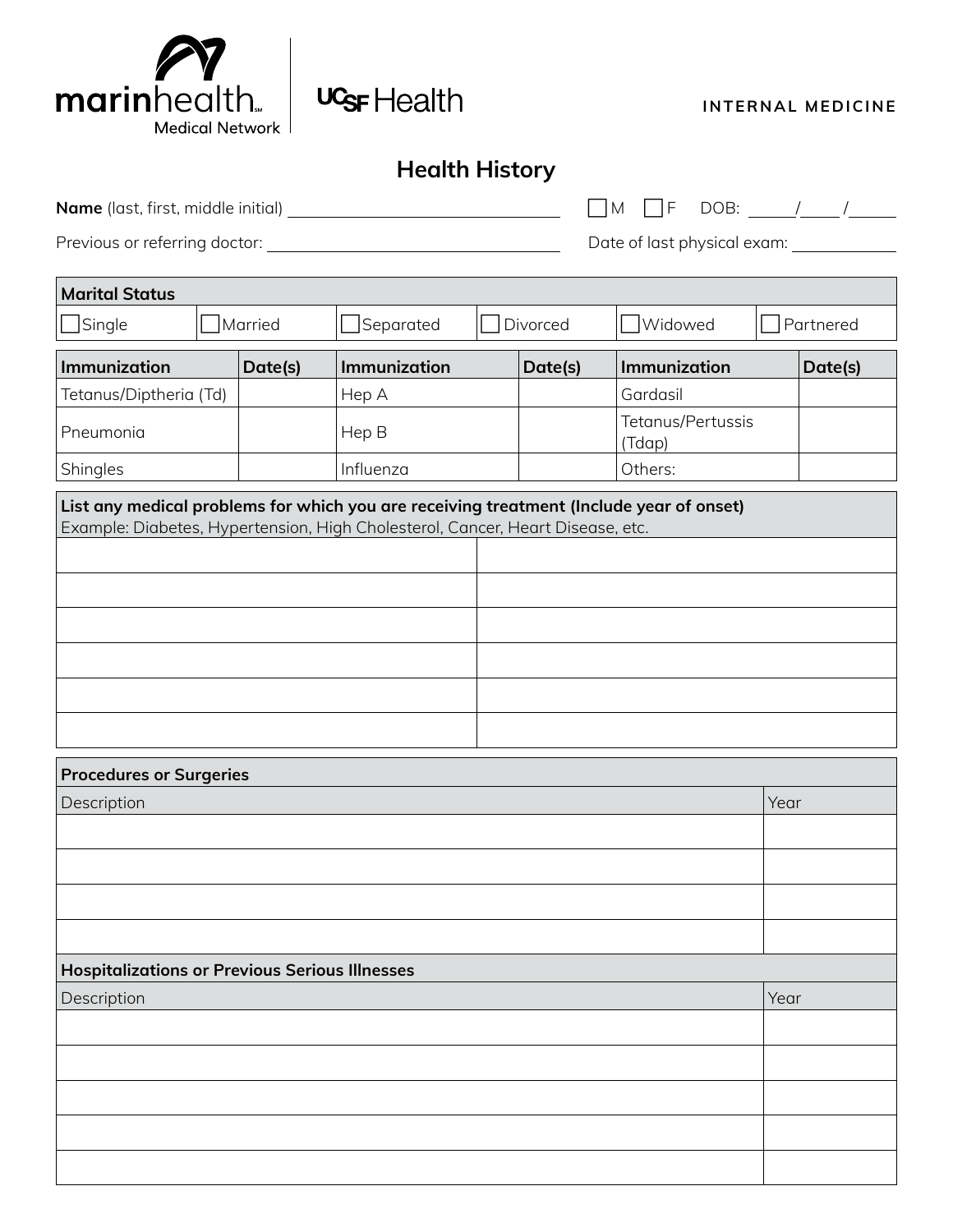| <b>Allergies to Medication</b>                                                                                                                                                                                                           |                                                                                                          |                  | $\Box$ No known allergies                |  |  |  |
|------------------------------------------------------------------------------------------------------------------------------------------------------------------------------------------------------------------------------------------|----------------------------------------------------------------------------------------------------------|------------------|------------------------------------------|--|--|--|
| Substance                                                                                                                                                                                                                                |                                                                                                          | Reaction         |                                          |  |  |  |
|                                                                                                                                                                                                                                          |                                                                                                          |                  |                                          |  |  |  |
|                                                                                                                                                                                                                                          |                                                                                                          |                  |                                          |  |  |  |
|                                                                                                                                                                                                                                          |                                                                                                          |                  |                                          |  |  |  |
|                                                                                                                                                                                                                                          |                                                                                                          |                  |                                          |  |  |  |
|                                                                                                                                                                                                                                          |                                                                                                          |                  |                                          |  |  |  |
|                                                                                                                                                                                                                                          | <b>Medications</b> (Including prescription and over the counter)                                         |                  | No current medications                   |  |  |  |
| Name of Medication                                                                                                                                                                                                                       |                                                                                                          | Dose             | Frequency                                |  |  |  |
|                                                                                                                                                                                                                                          |                                                                                                          |                  |                                          |  |  |  |
|                                                                                                                                                                                                                                          |                                                                                                          |                  |                                          |  |  |  |
|                                                                                                                                                                                                                                          |                                                                                                          |                  |                                          |  |  |  |
|                                                                                                                                                                                                                                          |                                                                                                          |                  |                                          |  |  |  |
|                                                                                                                                                                                                                                          |                                                                                                          |                  |                                          |  |  |  |
|                                                                                                                                                                                                                                          |                                                                                                          |                  |                                          |  |  |  |
|                                                                                                                                                                                                                                          |                                                                                                          |                  |                                          |  |  |  |
|                                                                                                                                                                                                                                          | Have you ever had a blood transfusion?                                                                   | <b>No</b><br>Yes | If yes, what year:                       |  |  |  |
| <b>Health Related Behaviors</b>                                                                                                                                                                                                          |                                                                                                          |                  |                                          |  |  |  |
| Exercise                                                                                                                                                                                                                                 | What do you do for exercise                                                                              |                  |                                          |  |  |  |
|                                                                                                                                                                                                                                          | How many times per week?                                                                                 |                  |                                          |  |  |  |
|                                                                                                                                                                                                                                          | How long on average?                                                                                     |                  |                                          |  |  |  |
| Diet                                                                                                                                                                                                                                     | Do you feel that you are above or below your ideal weight?<br>No<br>Yes                                  |                  | If yes, what is your ideal<br>weight: __ |  |  |  |
|                                                                                                                                                                                                                                          | How many meals do you eat in an average day?                                                             |                  |                                          |  |  |  |
|                                                                                                                                                                                                                                          | Rank your salt intake (High, Medium, Low)                                                                |                  |                                          |  |  |  |
| Rank your fat intake (High, Medium, Low)                                                                                                                                                                                                 |                                                                                                          |                  |                                          |  |  |  |
| Empty<br>Calories                                                                                                                                                                                                                        | How many meals per week do you eat at fast food restaurants<br>(i.e., McDonald's, Taco Bell, IHOP, etc)? |                  |                                          |  |  |  |
| Many commonly eaten foods have low nutritional value per calorie.<br>Some examples include candy, ice cream, alcohol, pastries, donuts,<br>soda, milkshakes and fruit juices. How many portions of empty<br>calories do you eat per day? |                                                                                                          |                  |                                          |  |  |  |
| Alcohol                                                                                                                                                                                                                                  | Do you drink alcohol?                                                                                    |                  | Yes<br>$\overline{\big N}$               |  |  |  |
|                                                                                                                                                                                                                                          | If yes, how many per weekday? __________ Per weekend? ________                                           |                  |                                          |  |  |  |
|                                                                                                                                                                                                                                          | Do you ever drink alcohol before lunchtime?                                                              |                  | $\bigcup$ No<br>$\Box$ Yes               |  |  |  |
|                                                                                                                                                                                                                                          | Have you considered cutting down?                                                                        |                  | $\Box$ Yes<br>$\Box$ No                  |  |  |  |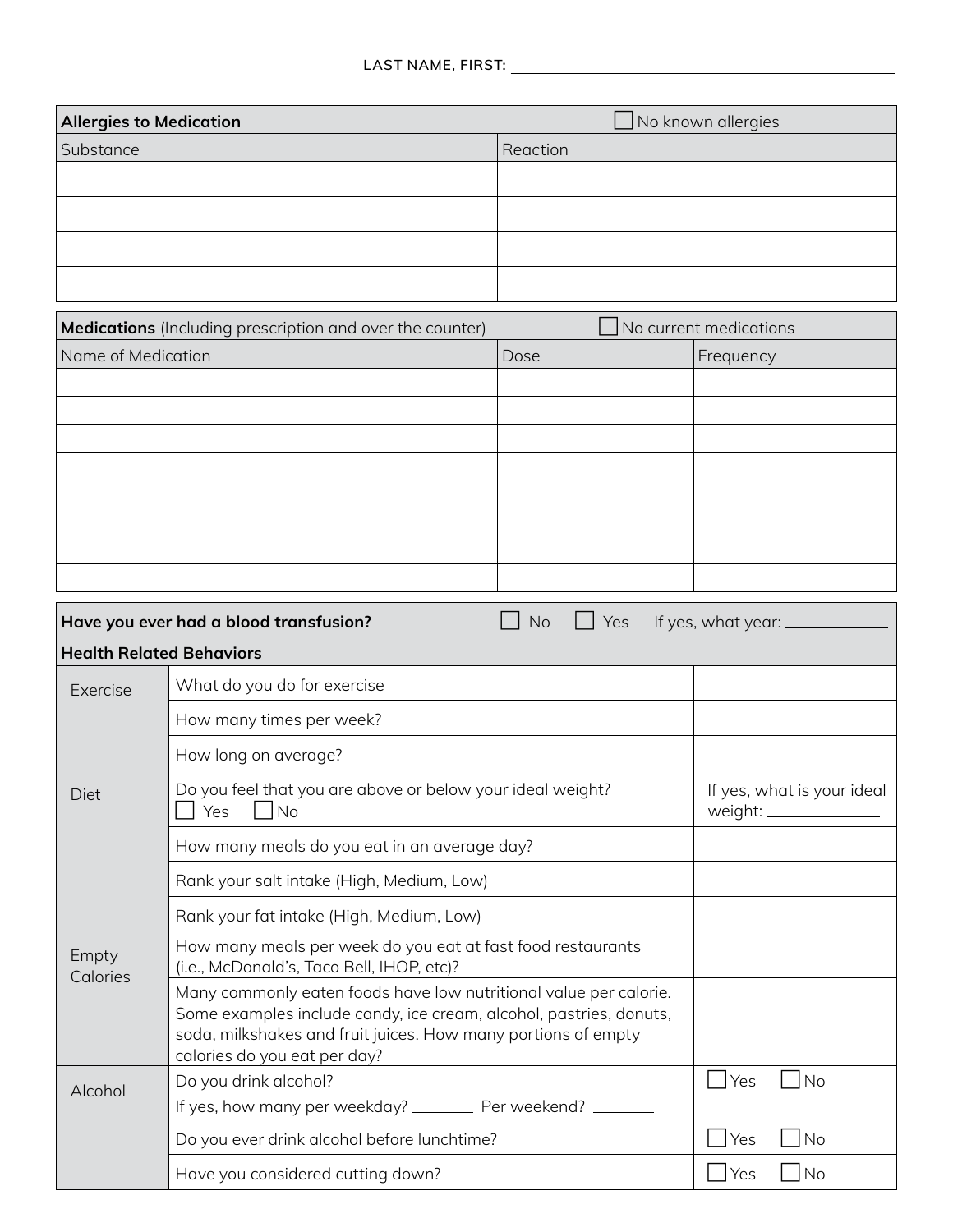| Alcohol  | Has anyone in your family had a problem with alcohol dependency?                                                          | No<br>Yes                          |  |  |  |  |
|----------|---------------------------------------------------------------------------------------------------------------------------|------------------------------------|--|--|--|--|
| (cont.)  | Are you or anyone in your family concerned about the amount you<br>drink?                                                 | $ $ No<br>Yes                      |  |  |  |  |
|          | Do you drive after drinking?                                                                                              | No<br>Yes                          |  |  |  |  |
| Tobacco  | Do you use tobacco?                                                                                                       | No<br>Yes                          |  |  |  |  |
|          | If yes, what type of product do you use?   Cigarettes _____ packs/day<br>$\Box$ Chew _____ #/day $\Box$ Other _____ #/day |                                    |  |  |  |  |
|          | If you use tobacco, how many years have you been smoking or<br>chewing?                                                   |                                    |  |  |  |  |
|          | If you have already quit using tobacco, what year did you quit?                                                           |                                    |  |  |  |  |
|          | If you are still using tobacco, are you considering or would you like<br>more information about quitting?                 | Yes<br>No                          |  |  |  |  |
| Drugs    | Do you currently use recreational or street drugs?                                                                        | Yes<br> No                         |  |  |  |  |
|          | If yes, what type(s) are you currently using?                                                                             |                                    |  |  |  |  |
|          | Have you ever given yourself street drugs with a needle?                                                                  | Yes<br> No                         |  |  |  |  |
| Sex      | Are you sexually active?                                                                                                  | Yes<br>No                          |  |  |  |  |
|          | If yes, have you had more than one partner in the last year?<br>How many? _______________                                 | Yes<br>No                          |  |  |  |  |
|          | Women<br>Men<br>Do you have sex with:                                                                                     | Both Men and Women                 |  |  |  |  |
|          | Have you had a sexually transmitted infection (i.e., herpes,<br>Chlamydia, gonorrhea, syphilis, HIV) in the past year?    | Yes<br>$\overline{\phantom{a}}$ No |  |  |  |  |
| Personal | Do you have vision or hearing loss?                                                                                       | $ $ No<br>Yes                      |  |  |  |  |
| Safety   | Have you experienced more than 1 fall in the past year?                                                                   | Yes<br>No                          |  |  |  |  |
|          | Do you have an Advanced Directive or Living Will?                                                                         | No<br>Yes                          |  |  |  |  |
|          | Would you like more information on the preparation of an<br>Advanced Directive or Living Will?                            | Yes<br>No                          |  |  |  |  |
|          | Do you wear a seat belt?                                                                                                  | No<br>Yes                          |  |  |  |  |
|          | Do you have smoke detectors in your home?                                                                                 |                                    |  |  |  |  |
|          | Has anyone beaten, punched or kicked you in your home in the past<br>6 months?                                            | No<br>Yes                          |  |  |  |  |
|          | Do you feel safe at home?                                                                                                 | Yes <br>$\blacksquare$ No          |  |  |  |  |
|          |                                                                                                                           |                                    |  |  |  |  |

| <b>Family Health History</b> |                                         |                                          |       |       |                             |  |              |
|------------------------------|-----------------------------------------|------------------------------------------|-------|-------|-----------------------------|--|--------------|
| Relation                     | Conditions<br>Cause of<br>Age<br>Age at | Relatives with the following conditions: |       |       |                             |  |              |
|                              |                                         |                                          | Death | Death | <b>Disease</b>              |  | Relationship |
| Father                       |                                         |                                          |       |       | Arthritis                   |  |              |
| Mother                       |                                         |                                          |       |       | Asthma                      |  |              |
| <b>Brothers</b>              |                                         |                                          |       |       | Cancer<br>Please list type: |  |              |

 $\overline{\phantom{a}}$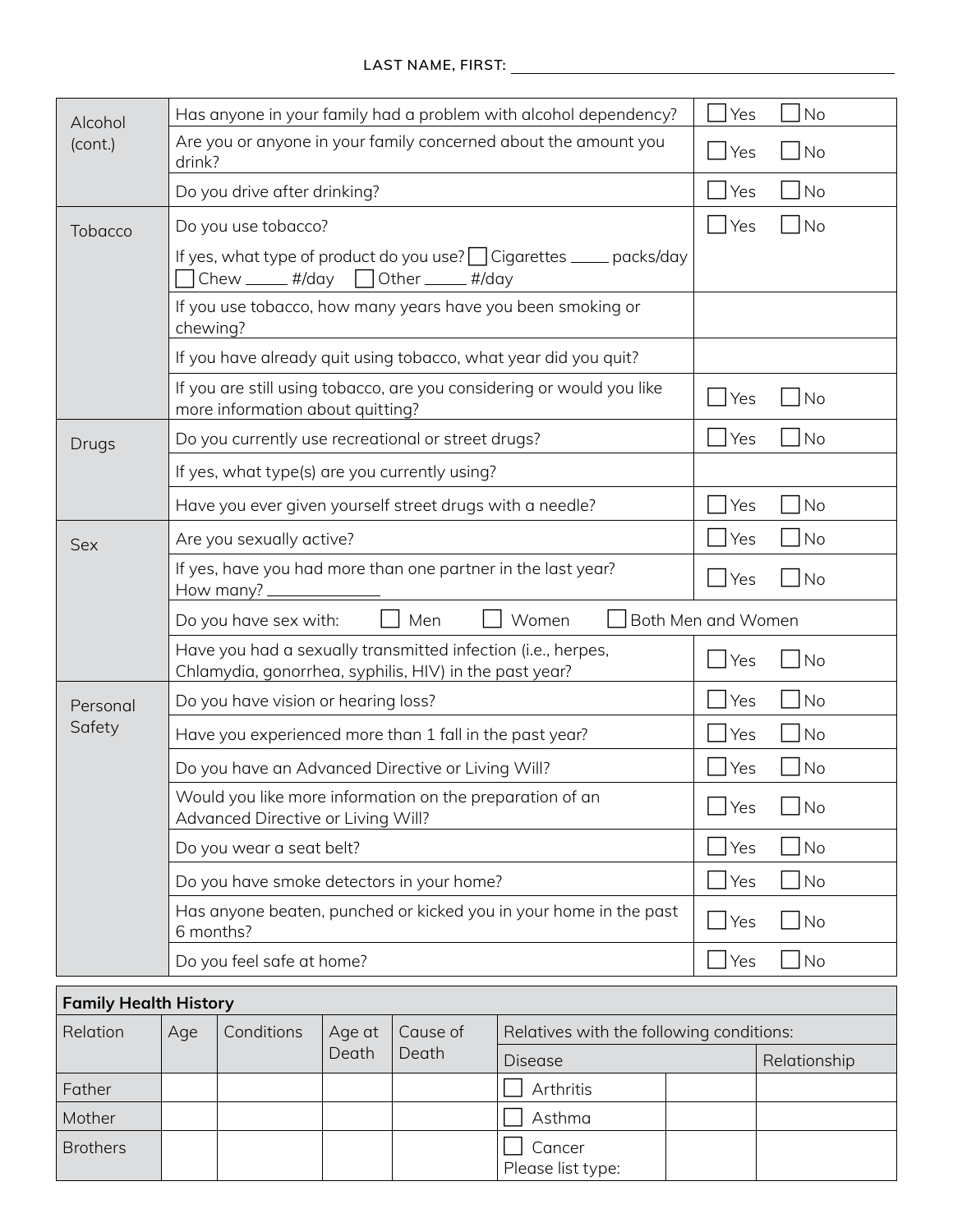|                                                                                                |  |                                                           |  |                                                                           |     | <b>Diabetes</b>                                                                   |     |                        |      |
|------------------------------------------------------------------------------------------------|--|-----------------------------------------------------------|--|---------------------------------------------------------------------------|-----|-----------------------------------------------------------------------------------|-----|------------------------|------|
|                                                                                                |  |                                                           |  |                                                                           |     | <b>Heart Disease</b>                                                              |     |                        |      |
| <b>Sisters</b>                                                                                 |  |                                                           |  |                                                                           |     | Hypertension                                                                      |     |                        |      |
|                                                                                                |  |                                                           |  |                                                                           |     | Kidney Disease                                                                    |     |                        |      |
|                                                                                                |  |                                                           |  |                                                                           |     | <b>Stroke</b>                                                                     |     |                        |      |
|                                                                                                |  |                                                           |  |                                                                           |     | Other:                                                                            |     |                        |      |
| <b>Mental Health</b>                                                                           |  |                                                           |  |                                                                           |     |                                                                                   |     |                        |      |
| Is stress a major problem for you?                                                             |  |                                                           |  |                                                                           |     |                                                                                   | Yes | No                     |      |
|                                                                                                |  |                                                           |  | Have you felt sad, blue or depressed over the past 2 weeks?               |     |                                                                                   | Yes | No                     |      |
|                                                                                                |  | Do you have any problems sleeping? If yes, describe:      |  |                                                                           |     |                                                                                   | Yes | No                     |      |
|                                                                                                |  |                                                           |  | Do you have problems with eating or your appetite? If yes, describe:      |     |                                                                                   | Yes | No                     |      |
|                                                                                                |  |                                                           |  | Do you feel that you are not enjoying the activities that you used to?    |     |                                                                                   | Yes | <b>No</b>              |      |
|                                                                                                |  |                                                           |  | Have you found yourself having trouble concentrating or making decisions? |     |                                                                                   | Yes | No                     |      |
|                                                                                                |  | Have you ever seriously thought about hurting yourself?   |  |                                                                           |     |                                                                                   | Yes | No                     |      |
|                                                                                                |  | Have you even been to a counselor or therapist?           |  |                                                                           |     |                                                                                   | Yes | No                     |      |
| <b>Women Only</b>                                                                              |  |                                                           |  |                                                                           |     |                                                                                   |     |                        |      |
|                                                                                                |  | Age at onset of menstruation: ________                    |  | Date of last menstruation:                                                |     |                                                                                   |     | Period arrives every _ | days |
|                                                                                                |  |                                                           |  | Do you have heavy periods, irregularity, spotting, pain or discharge?     |     |                                                                                   | Yes | No                     |      |
| If yes, describe:                                                                              |  |                                                           |  |                                                                           |     |                                                                                   |     |                        |      |
| If yes, describe:                                                                              |  | Are you currently using birth control?                    |  |                                                                           |     |                                                                                   | Yes | No                     |      |
| Number of pregnancies:                                                                         |  |                                                           |  | Number of live births:                                                    |     |                                                                                   |     |                        |      |
|                                                                                                |  | Are you pregnant or breastfeeding?                        |  |                                                                           |     |                                                                                   | Yes | No                     |      |
|                                                                                                |  | Have you had a D&C, hysterectomy or Cesarean?             |  |                                                                           |     |                                                                                   | Yes | No                     |      |
|                                                                                                |  |                                                           |  |                                                                           |     | Have you had urinary tract, bladder, kidney or yeast infections in the last year? | Yes | No                     |      |
|                                                                                                |  | Any problems with control of urination? If yes, describe: |  |                                                                           |     |                                                                                   | Yes | No                     |      |
|                                                                                                |  | Any hot flashes or sweating at night?                     |  |                                                                           |     |                                                                                   | Yes | No                     |      |
| Have you experienced any recent breast tenderness, lumps or nipple discharge?                  |  |                                                           |  |                                                                           | Yes | No                                                                                |     |                        |      |
| <b>Men Only</b>                                                                                |  |                                                           |  |                                                                           |     |                                                                                   |     |                        |      |
| If you get up to urinate during the night, how many times per night?<br>$2 - 3$<br>More than 3 |  |                                                           |  |                                                                           |     |                                                                                   |     |                        |      |
|                                                                                                |  | Do you feel pain or burning with urination?               |  |                                                                           |     |                                                                                   | Yes | No                     |      |
| Has the force of your urination decreased?                                                     |  |                                                           |  |                                                                           | Yes | No                                                                                |     |                        |      |
| Have you had kidney, bladder or prostate infections within the last 12 months?                 |  |                                                           |  |                                                                           |     | Yes                                                                               | No  |                        |      |
| Do you have problems emptying your bladder completely?                                         |  |                                                           |  |                                                                           |     | Yes                                                                               | No  |                        |      |
|                                                                                                |  | Any difficulty with erection or ejaculation?              |  |                                                                           |     |                                                                                   | Yes | No                     |      |
| Any testicle pain or swelling?                                                                 |  |                                                           |  |                                                                           |     |                                                                                   | Yes | No                     |      |
| Date of last prostate exam (rectal exam and PSA blood test):                                   |  |                                                           |  |                                                                           |     |                                                                                   |     |                        |      |